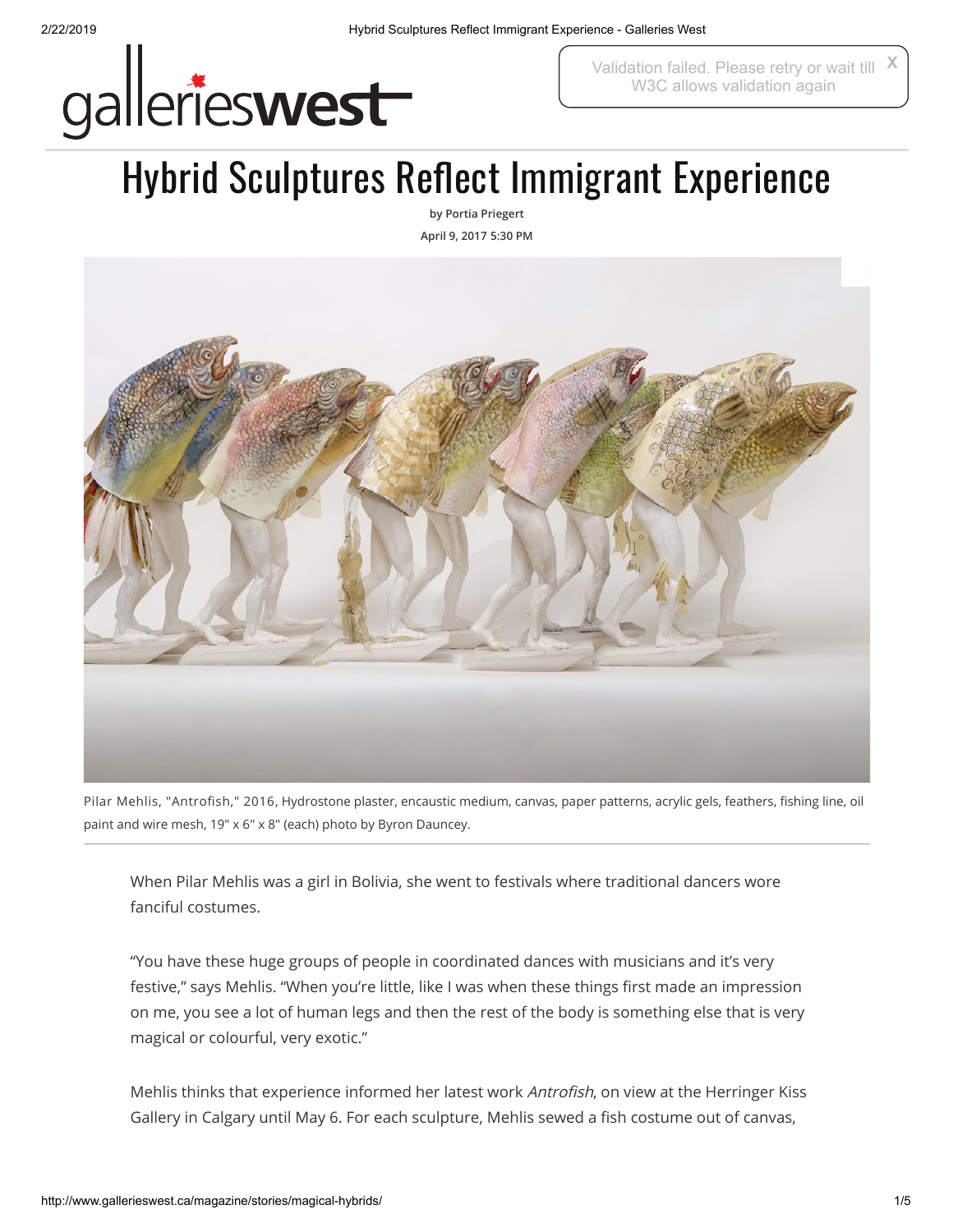#### 2/22/2019 Hybrid Sculptures Reflect Immigrant Experience - Galleries West

Antrofish, which takes the first half of its name from the Spanish word antropomórfico or anthropomorphic, also reflects on her experience of living between two cultures.



1 of 3

Pilar Mehlis, "Ichthyology Cha Cha," 2016, oil and collage on paper, 22" x 30" photo by Byron Dauncey

2 of 3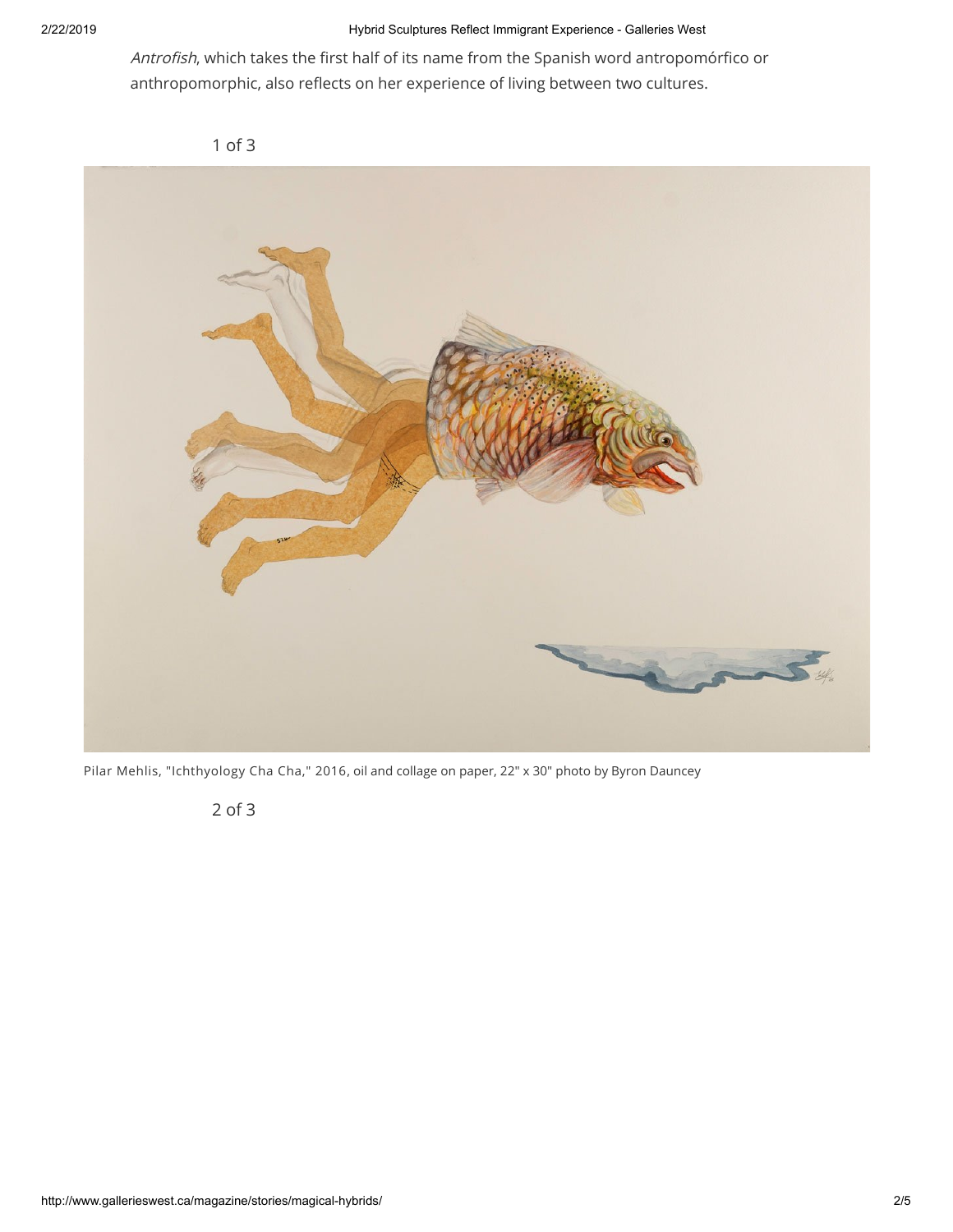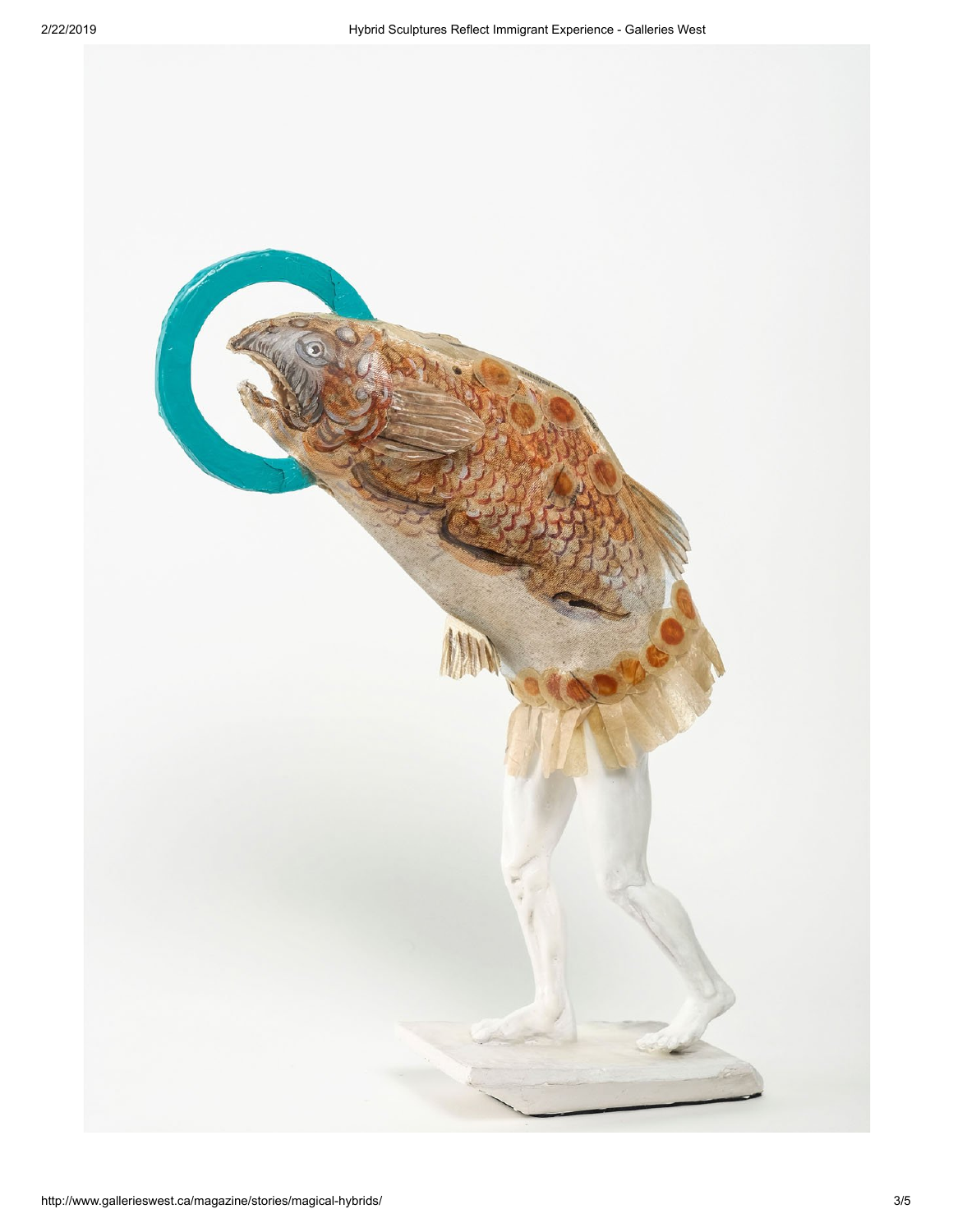Pilar Mehlis, "Saints Among Us," 2017, Hydrostone plaster, canvas, paper, foam and oil paint, 18" x 4.5" x7" photo by Byron Dauncey



3 of 3

Pilar Mehlis, "Dancer Dyptich," 2017, graphite on panel, 6" x 8" each panel, photo by Byron Dauncey

Mehlis moved to Yukon with her family in 1983 when she was 12, and returned to Bolivia for her final year of high school and then university. She eventually returned to Canada, and studied visual arts at the University of Victoria, before moving to Vancouver, where she now makes her home.

She continues to make annual trips to La Paz to see her parents, which started her musing about migration paths, both human and animal. The fish in her work are based on Chinook salmon, an emblem of the Pacific Northwest known for their epic migrations.

Mehlis has worked on Antrofish for more than two years. She began with drawings - some of which she was hoping to include in the show – but eventually decided to experiment with sculpture. That's where the work found its real magic. The contrast is striking between the